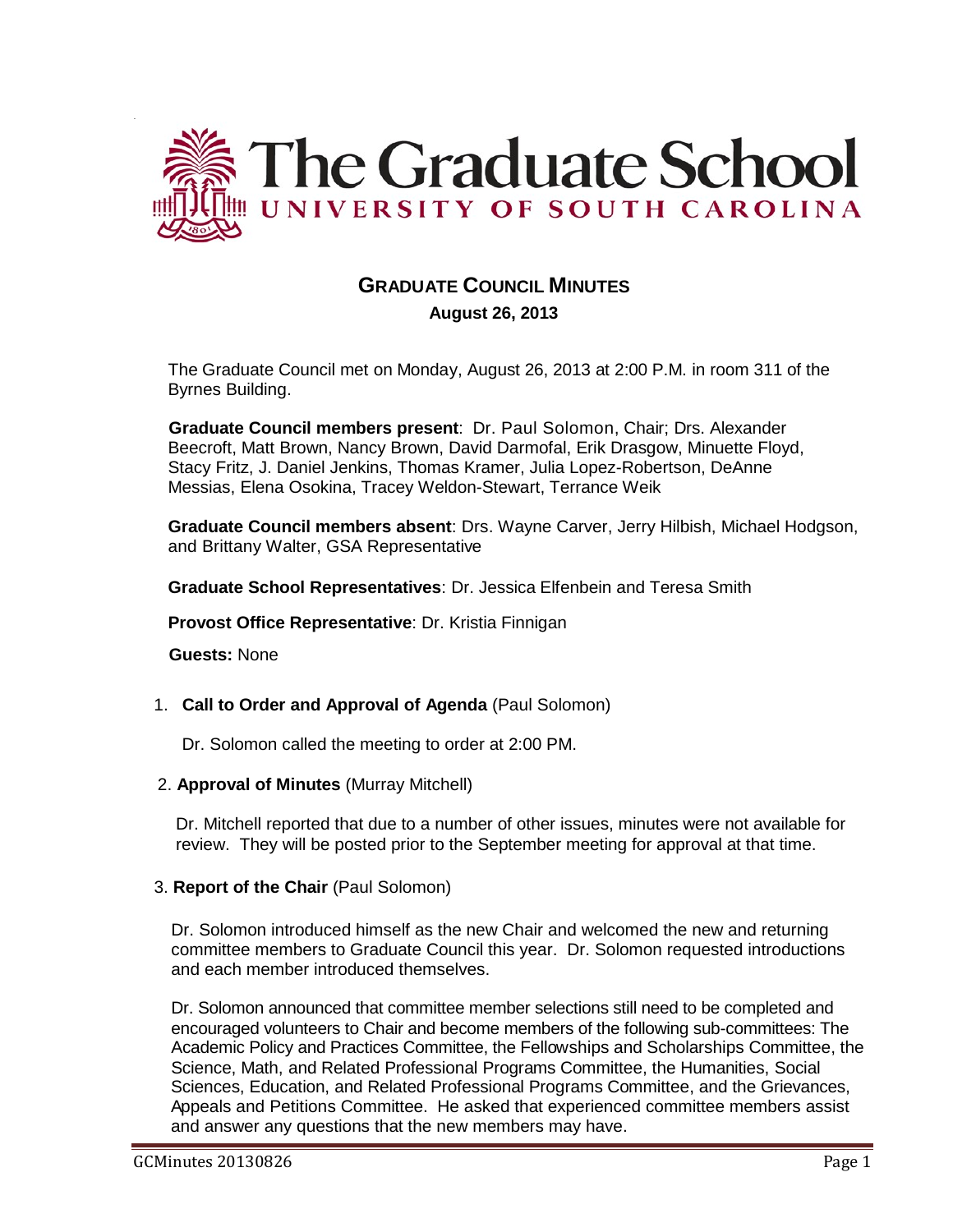# 4. **Report of the Dean of Graduate Studies** (Lacy Ford)

Dr. Ford announced that the role and philosophy of The Graduate School regarding academics is to allow the colleges, and the units within the colleges, to set their own standards for graduate programs. These standards are communicated to The Graduate School, and as a collaborative effort between the colleges and The Graduate School to enforce the standards. Exceptions can be reviewed on a case-by-case basis, if there is a good reason to consider them. There are occasions when University Policy governs procedure, but The Graduate School does not enforce standards apart from University Policy and the standards set forth by each department. As long as the standards are within University Policy, it is The Graduate School's philosophy to work with each unit to monitor processes and enforce standards.

Graduate admissions is another area where collaboration is necessary. The goal is to process and provide admissions information in a timely manner to the units. In order to improve in this area, The Graduate School currently provides a team approach to solve problems and to improve communication providing timely responses to the unit's questions regarding Graduate admissions. There are clear lines of supervision, and when there are issues to be addressed, The Graduate School staff and management teams do a good job of taking care of the issues. Dr. Mitchell has done an excellent job of identifying difficult areas and providing improvement. We are confident in his ability to continue going forward.

Additionally, The Graduate School will soon implement a new procedure to process international student admissions. Using a single Program Coordinator, once implemented, we will improve functionality. We are collaborating with International Student Services to create a smooth transition to USC for international students.

The Graduate School has also selected Presidential Fellows, and this year, 80 students were selected. It is a unique, award winning program that the University can be proud of. The Graduate School plans to distribute \$150,000 in travel grant funds to graduate students. The program is a popular one and the funds will deplete quickly. Students who are selected present nationally representing the best of the University of South Carolina.

In the 2012-2013 academic year, the University graduated 330 doctoral students. This was by far the highest number ever produced at USC. It was an unusual spike, but that level of PhD production puts USC in line with the mid-range of Carnegie Research Institutions even though our faculty size is much smaller. The Provost is very proud of this fact.

### 5. **Report of the Secretary of the Graduate Council and Associate Dean of The Graduate School** (Murray Mitchell)

Dr. Mitchell thanked the Council members who agreed to serve another term on committees. He mentioned that the Manual for Graduate Council is currently being revised. However, he read from the manual the mission and purpose of the Graduate Council.

Regarding Committee Chair and member positions still open, Dr. Mitchell called for volunteers. Stacy Fritz volunteered to be the Vice Chair of Graduate Council. The Vice Chair usually moves into the Chair position after one year of service. The Vice Chair also serves as the Chair of the Academic Policy and Practices Committee. The Council voted and unanimously approved Stacy Fritz as Vice Chair of Graduate Council.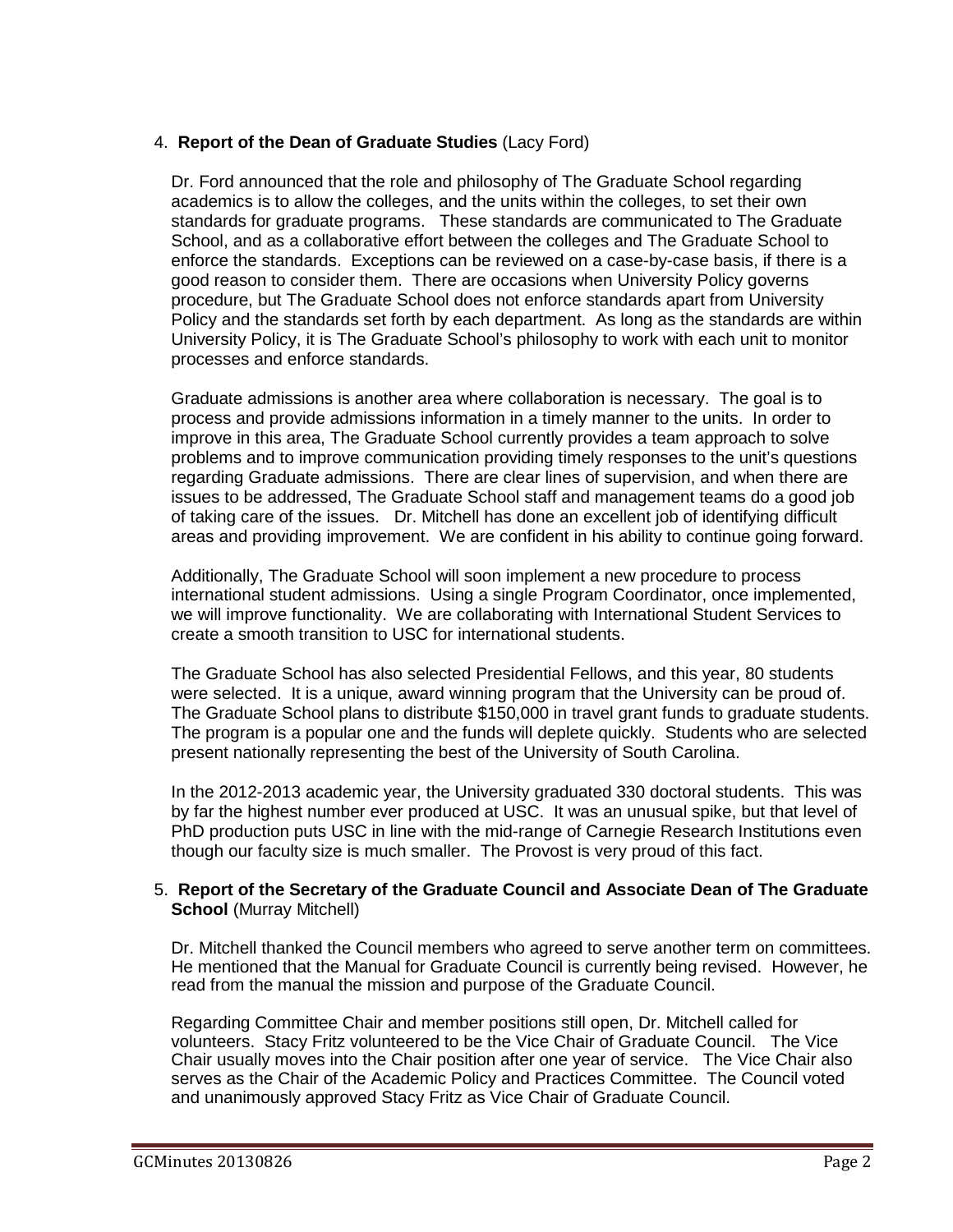Dr. Mitchell suggested that there are still five other committees that need members. A Graduate Council member must serve as Chair and other Council members or graduate faculty can serve as committee members.

The Humanities, Social Sciences, Education, and Related Professional Programs Committee has four members. The Science, Math and Related Professional Programs Committee needs three members. The Grievances, Appeals and Petitions Committee has four members. The Academic Policy and Practices committee needs three members, and the Fellowships and Scholarships needs three members.

Dr. Mitchell asked again for volunteers to complete committee memberships.

6. **Report of the Graduate Student Association Representative** (Brittany Walter, excused)

No report

7. **Report of the Academic Policy and Practices Committee** (Stacy Fritz)

No report

8. **Report of the Committee on 500/600 Level Courses, Distance Education and Special Courses** (Murray Mitchell)

 A listing of 500/600 Level Courses was presented to Council. No action was required on these courses. The listing was presented to the Council for informational purposes only.

#### **500/600 Level Courses APPROVED**

MUSC 505 Violin Scales and Technique – New Course Proposal (2)

[Effective Term: Fall 2013]

SPCH 500 Selected Topics in Speech – Course Change Proposal (COURSE DELETION REQUESTED) (1)

[Effective Term: Maymester 2013]

SPCH 546 Alternative Voices – Course Change Proposal (COURSE DELETION REQUESTED) (3)

[Effective Term: Maymester 2013]

### **Distance Education Delivery <b>APPROVED**

**ITEC 770 Health Database Systems (3)** 

[Effective Term: Fall 2013]

ITEC 747 Management of Health Information Systems (3)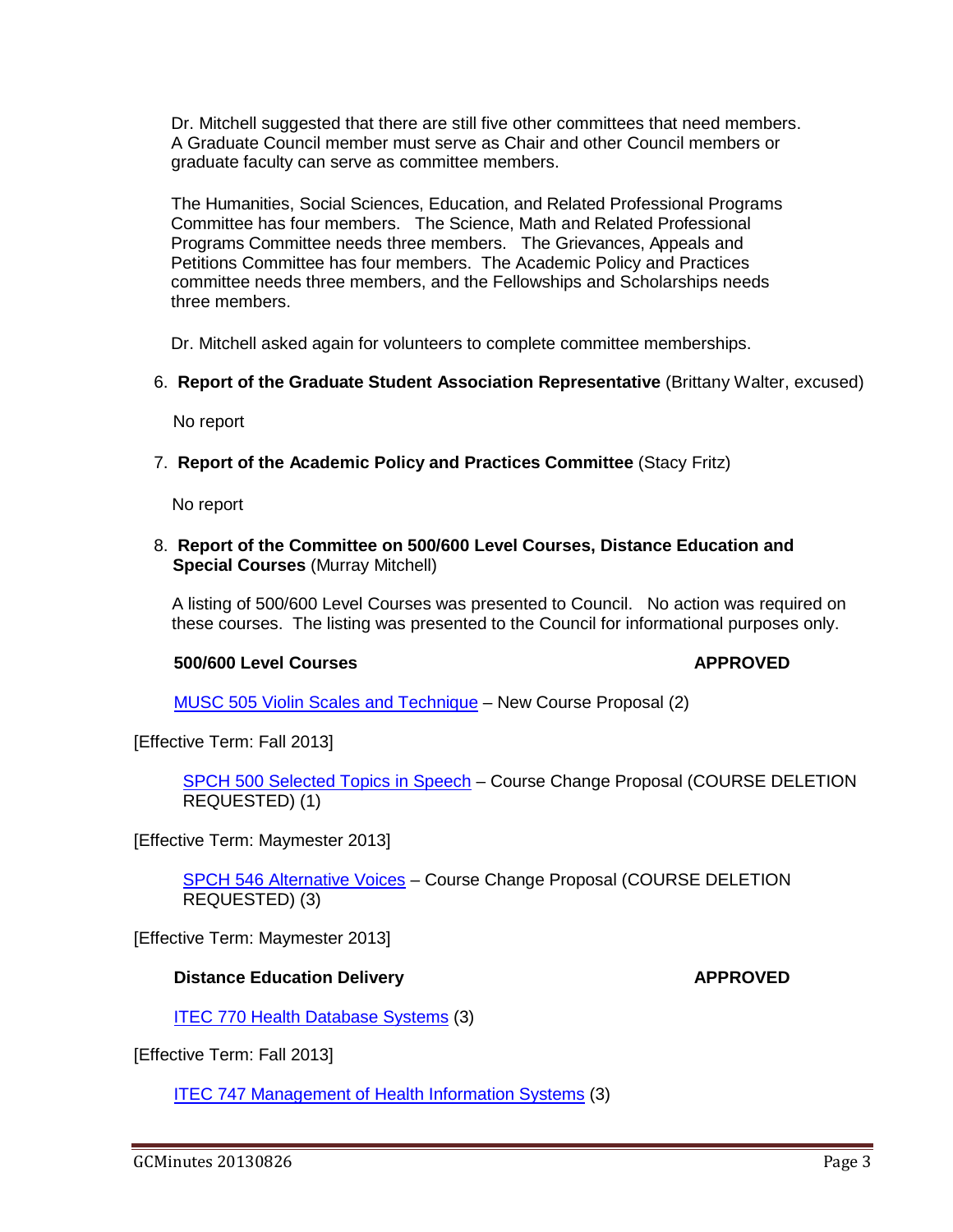[Effective Term: Fall 2013]

9. **Fellowships and Scholarships Committee** (Wayne Carver, excused)

No report

10. **Report of the Science, Math, and Related Professional Program Committee** (DeAnne Messias)

No report

11**. Report of the Humanities, Social Sciences, Education, and Related Professional Programs Committee** (J. Daniel Jenkins)

No report

12. **Report of the Grievances, Appeals and Petitions Committee** (Erik Drasgow)

No report

13. **Other Committee Reports**

No report

#### 14. **Old Business**

No report

#### 15. **New Business**

Dr. Elfenbein announced that The Graduate School is partnering with the Career Center and the Graduate Student Association to present a new financial literacy program called "SmartStart." It is a campus-wide program designed to help students negotiate salary. The program begins with facilitator training on September 3.

Dr. Elfenbein also announced that the Graduate School is working hard to track graduates who attain tenure track positions. Dr. Elfenbein asked the Council for assistance in getting information from the units regarding these students. The Council is to contact her via email with information regarding these graduates.

### 16. **Good of the Order**

No report

### 17. **Adjournment**

The meeting adjourned at 3:00 PM.